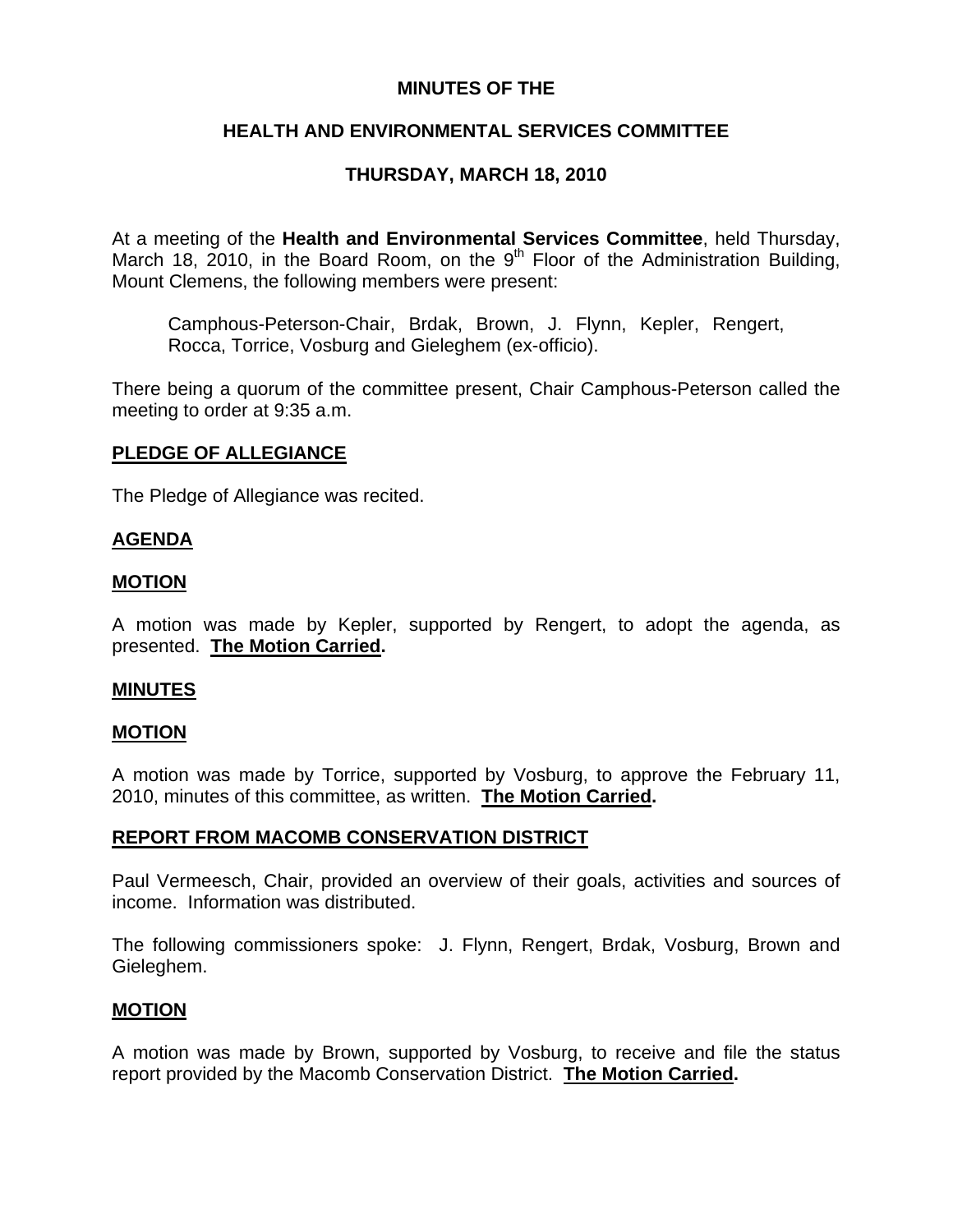# **PROSECUTOR'S ENVIRONMENTAL UNIT REPORT FOR JANUARY-FEBRUARY**

### **MOTION**

A motion was made by Rocca, supported by J. Flynn, to receive and file the status report on the Prosecutor's Environmental Unit for January-February, as submitted by Luanne Laemmerman. **The Motion Carried.** 

### **S.W.I.M. TEAM REPORT FOR JANUARY**

### **MOTION**

A motion was made by Vosburg, supported by Rengert, to receive and file the S.W.I.M. Team Report for January. **The Motion Carried.** 

## **REPORT FROM WATER QUALITY BOARD**

### **MOTION**

A motion was made by Rocca, supported by J. Flynn, to receive and file a report of the Macomb County Water Quality Board outlining their March 9<sup>th</sup> meeting. **The Motion Carried.** 

# **ADOPT RESOLUTION DECLARING APRIL 11-17, 2010 AS PUBLIC HEALTH WEEK IN MACOMB COUNTY AND RECOGNIZE EFFORTS OF HEALTH DEPARTMENT**

## **COMMITTEE RECOMMENDATION – MOTION**

A MOTION WAS MADE BY VOSBURG, SUPPORTED BY RENGERT, TO RECOMMEND THAT THE BOARD OF COMMISSIONERS ADOPT A RESOLUTION DECLARING APRIL 11-17, 2010 AS PUBLIC HEALTH WEEK IN MACOMB COUNTY AND RECOGNIZE EFFORTS OF HEALTH DEPARTMENT. **THE MOTION CARRIED.** 

# **AUTHORIZE HEALTH DEPARTMENT TO APPLY FOR A U.S.E.P.A. COMMUNITY ACTION FOR A RENEWED ENVIRONMENT (C.A.R.E.) PROGRAM GRANT**

## **COMMITTEE RECOMMENDATION – MOTION**

A MOTION WAS MADE BY KEPLER, SUPPORTED BY VOSBURG, TO RECOMMEND THAT THE BOARD OF COMMISSIONERS AUTHORIZE THE HEALTH DEPARTMENT TO APPLY FOR A U.S.E.P.A. COMMUNITY ACTION FOR A RENEWED ENVIRONMENT (C.A.R.E.) PROGRAM GRANT IN THE AMOUNT OF \$35,000. **THE MOTION CARRIED.**